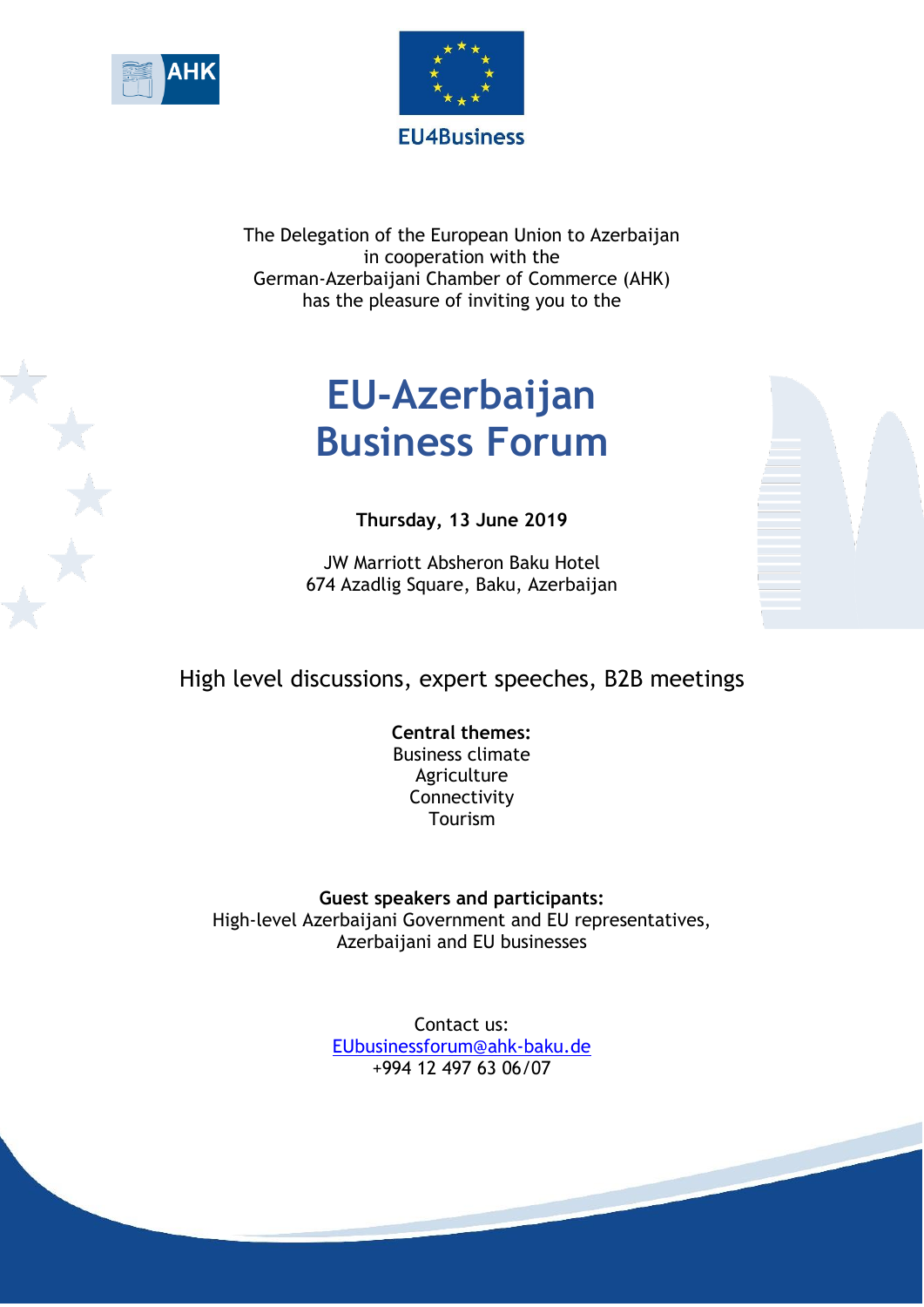



## **EU-Azerbaijan Business Forum**

## **Online registration for EU businesses, please click [here](https://docs.google.com/forms/d/15WzeGkYo4_czSAuURMPbbrqhuTr8tvPX0KnktYk9FAU/viewform?edit_requested=true) Registration deadline: 10 May 2019**

Participation is only possible with confirmation by the organisers.

| Thursday, 13 June 2019, JW Marriott Absheron Baku Hotel |                                                                                                                                                                                                                                                                                                                                                                                                                                                          |  |  |
|---------------------------------------------------------|----------------------------------------------------------------------------------------------------------------------------------------------------------------------------------------------------------------------------------------------------------------------------------------------------------------------------------------------------------------------------------------------------------------------------------------------------------|--|--|
| $09:00 - 09:30$                                         | <b>Registration</b>                                                                                                                                                                                                                                                                                                                                                                                                                                      |  |  |
| $10:00 - 11:30$                                         | <b>Official Opening</b><br>English                                                                                                                                                                                                                                                                                                                                                                                                                       |  |  |
|                                                         | Welcome and keynote speeches<br>by high-level Azerbaijani Government and EU representatives<br>Presentation of the EU Business Climate Report Azerbaijan 2019:<br>Nigar Bayramli, AHK Azerbaijan, Head of Market Analysis and Communication<br>Discussion among Azerbaijani and European authorities,<br>Azerbaijani and European businesses and experts                                                                                                 |  |  |
| $11:30 - 12:00$                                         | <b>Coffee Break</b>                                                                                                                                                                                                                                                                                                                                                                                                                                      |  |  |
| $12:00 - 13:30$                                         | Plenary Session: Business climate in Azerbaijan<br>English                                                                                                                                                                                                                                                                                                                                                                                               |  |  |
|                                                         | Diversification of the economy and improvement of the business climate has become a<br>critical policy priority in recent years. We are halfway in the implementation of the Action<br>Plans provided for the 12 Strategic Roadmaps. Has there been a significant progress?<br>How is the oil price recovery impacting the implementation of the reform agenda?<br><b>Official Opening remarks</b> by a high-level Azerbaijani Government representative |  |  |
| $13:30 - 14:45$                                         | <b>Lunch Break</b>                                                                                                                                                                                                                                                                                                                                                                                                                                       |  |  |